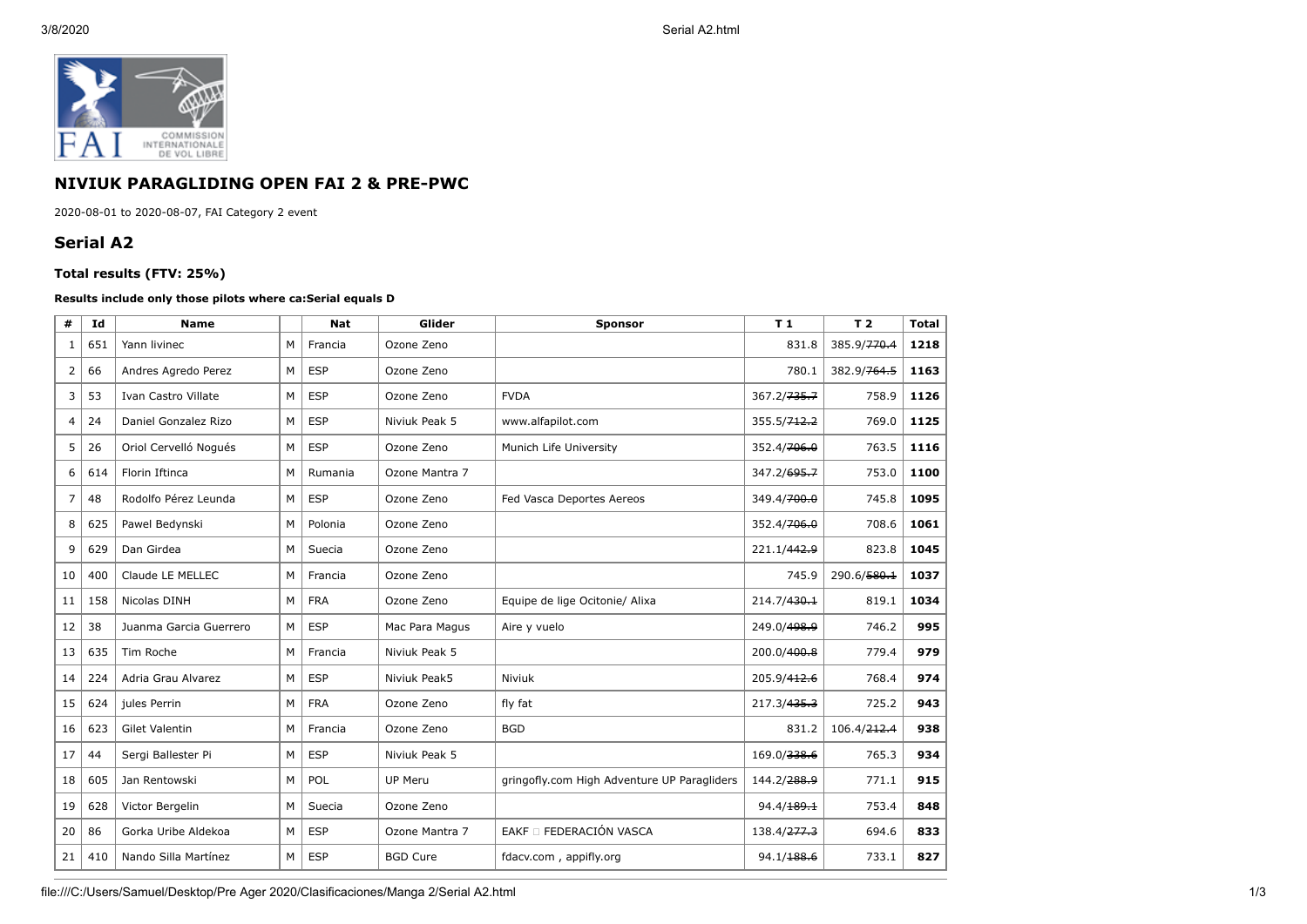3/8/2020 Serial A2.html

| #  | Id  | <b>Name</b>                |             | <b>Nat</b>  | Glider            | <b>Sponsor</b>                         | T 1                     | T <sub>2</sub>          | <b>Total</b> |
|----|-----|----------------------------|-------------|-------------|-------------------|----------------------------------------|-------------------------|-------------------------|--------------|
| 22 | 37  | Juan Maiza Otaño           | M           | <b>ESP</b>  | Gin Leopard       | 63.9/128.1<br>Federacion Vasca- FVDA   |                         | 707.5                   | 771          |
| 23 | 51  | Virgilio Ortiz Martín      | M           | <b>ESP</b>  | Ozone Zeno        | Vinos Fortis Montaraz                  | 99.0/198.4              | 516.5                   | 616          |
| 24 | 112 | Miguel VILLARTA_MARTINEZ   | M           | <b>ESP</b>  | Skywalk Cayenne 6 | <b>FAMILIA VILLARTA</b>                | 462.5                   | 83.4/166.6              | 546          |
| 25 | 156 | Albert Pol Font            | M           | <b>ESP</b>  | Niviuk Ikuma      |                                        | 138.4/ <del>277.3</del> | 398.4                   | 537          |
| 26 | 88  | Gabriel Cañada Estébanez   | M           | <b>ESP</b>  | Windtech Duster   | Windtech Paragliders                   | 0.0                     | 492.7                   | 493          |
| 27 | 97  | Vallés Milla Pere          | M           | <b>ESP</b>  | <b>UP Meru</b>    |                                        | 357.1                   | 116.7/ <del>233.0</del> | 474          |
| 27 | 180 | Prune Delaris              | F           | Francia     | Ozone Zeno        | Pole espoir vol libre                  | 350.8                   | 122.7/ <del>244.9</del> | 474          |
| 29 | 178 | Eva Vinuesa Prieto         | F           | <b>ESP</b>  | Ozone Rush 5      |                                        | 79.2/ <del>158.7</del>  | 386.5                   | 466          |
| 30 | 31  | Paco Navarro González      | M           | <b>ESP</b>  | Mac Para Magus    | www.aireyvuelo.com                     | 316.3                   | 140.6/ <del>280.7</del> | 457          |
| 31 | 317 | Miguel Angel Pifarré Boix  | M           | <b>ESP</b>  | Ozone Zeno        | Ager Aventura't                        | 389.8                   | 15.2/30.4               | 405          |
| 32 | 22  | Gorka Tornos zabala        | M           | <b>ESP</b>  | Ozone Zeno        | <b>FVDA</b>                            | 282.7                   | 112.1/ <del>223.8</del> | 395          |
| 33 | 79  | Antonio Ramos Moyano       | M           | <b>ESP</b>  | Gin Puma          | T.royo arilla, tenapark, iparapente    | 265.3                   | 88.1/175.9              | 353          |
| 34 | 266 | Fernando ACEITUNO          | М           | <b>ESP</b>  | Niviuk Artik 5    |                                        | 64.7/129.6              | 274.2                   | 339          |
| 35 | 302 | Kalin Kostadinov           | M           | <b>BUL</b>  | Niviuk Artik 5    | SlyNomad Bulgaria, GreenPeace Bulgaria | 74.3/148.9              | 231.7                   | 306          |
| 36 | 637 | ricardo raats              | M           | <b>EST</b>  | Ozone Mantra 7    |                                        | 75.9/ <del>152.1</del>  | 212.2                   | 288          |
| 37 | 646 | Dawid Krajewski            | M           | Polonia     | UP Summit XC 4    |                                        | 92.5/185.3              | 188.1                   | 281          |
| 38 | 103 | Chechu Martinez Rojano     | M           | <b>ESP</b>  | Skywalk Spice     | RODEO STAR_FGT                         | 66.2/132.7              | 186.5                   | 253          |
| 39 | 638 | Ricardo Mota Leite         | M           | Portugal    | Ozone Mantra 6    | AbouaAboua                             | 75.4/151.0              | 171.7                   | 247          |
| 40 | 115 | Jordi Roset Ilobet         | M           | <b>ESP</b>  | Ozone Alpina 3    |                                        | 68.9/138.0              | 171.9                   | 241          |
| 41 | 326 | Juan Luis Morales Gómez    | M           | <b>ESP</b>  | Nova Sector       |                                        | 63.7/127.6              | 169.0                   | 233          |
| 41 | 204 | Ana Maria Sancho Frisuelos | $\mathsf F$ | <b>ESP</b>  | Dudek Airlight    | www.monteholiday.com                   | 31.3/62.8               | 202.0                   | 233          |
| 43 | 306 | Gadi Wolff                 | M           | <b>GER</b>  | <b>BGD Lynix</b>  |                                        | 74.5/149.3              | 151.8                   | 226          |
| 43 | 322 | Fermin Montaner Morant     | M           | <b>ESP</b>  | Nova Sector       | montaner.de                            | 157.8                   | 67.7/135.2              | 226          |
| 45 | 612 | Håkan Lindqvist            | M           | Suecia      | Ozone Zeno        |                                        | 198.2                   | 0.0                     | 198          |
| 46 | 94  | Nani Pons                  | M           | <b>ESP</b>  | Niviuk Artik 5    |                                        | 17.1/34.3               | 171.6                   | 189          |
| 47 | 615 | <b>Harriet Short</b>       | F           | Reino Unido | Ozone Alpina 3    |                                        | 16.8/33.6               | 165.4                   | 182          |
| 48 | 633 | Katarzyna Grajoszek        | F           | POL         | UP Mana           |                                        | 70.3                    | 11.5/22.9               | 82           |
| 49 | 282 | David Zapata               | M           | <b>ESP</b>  | Ozone Swift       |                                        | 9.5/19.0                | 22.9                    | 32           |
| 50 | 21  | Mario Arque Domingo        | M           | <b>ESP</b>  | Macpara Magus     | revista Parapente / Perfils            | 28.0                    | 0.0                     | 28           |
| 51 | 142 | Mateu Bendicho             | M           | <b>ESP</b>  | Ozone Zeno        |                                        | 0.0                     | 0.0                     | $\mathbf 0$  |

**Task Date Distance [km] FTV Validity**